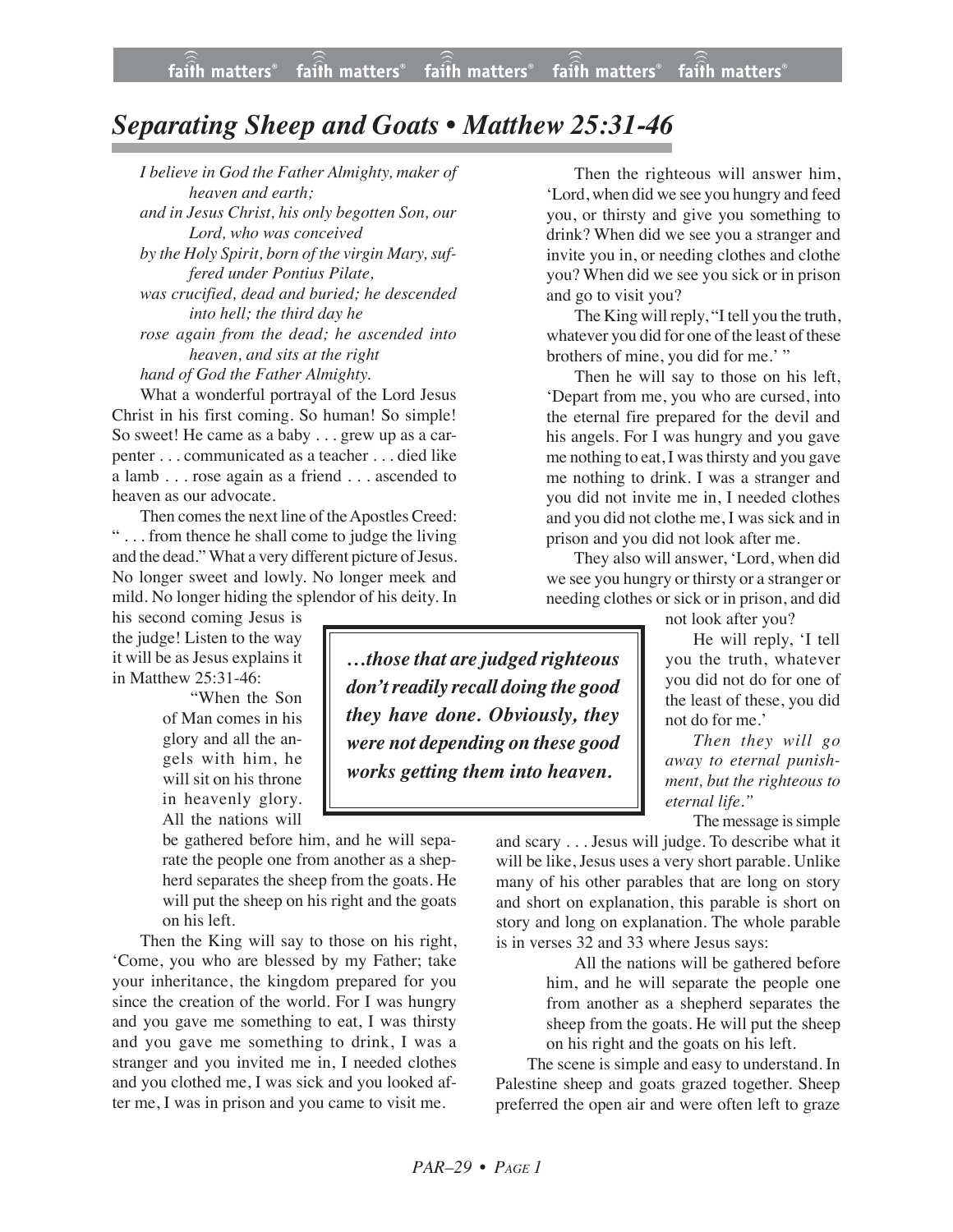## **faith matters® faith matters® faith matters® faith matters® faith matters®** ))) ))) faith matters® faith matters® faith matters

alone at night. Goats were more susceptible to the cold so the shepherds tried to bring them into a shelter at night. Also, sheep were more valuable in the ancient Palestinian economy. So, near the end of each day the shepherd would sort them out . . . goats to the left and sheep to the right. They weren't hard to tell apart.

Jesus says that is what it will be like on judgment day. He will be there and he will judge. It won't be hard. The righteous will go to the right; the unrighteous will go to the left. Eternal destiny will finally be settled. It will be a very different role for Jesus. He will not relate to us as he did in his first coming or even now. He did not come to judge the first time but the next time he will come to judge.

There is a story set in Scotland of a man accused of certain crimes who called his lawyer friend. It so happened that the very day he called him was the day he was elevated to the bench. He replied to the accused man saying, "Yesterday I might have been your advocate. Today I can only be your judge."

So it will be that the Jesus who today offers his friendship and his advocacy will someday sit on heaven's throne to be the judge who separates the sheep from the goats, the righteous from the unrighteous.

Jesus explains all that in this final paragraph of Matthew 25 talking first about the sheep to the right and explaining it in verses 34 to 40. But as we read it there is an immediate problem with the teaching surrounding this parable. Does it teach salvation by works? It certainly sounds that way. It sounds like we acquire heaven by doing good. There is no mention about accepting Jesus Christ as Savior, receiving forgiveness of sin and being granted eternal life. How then does that square with the teaching in Ephesians 2:8-9? There it says, *"For it is by grace you have been saved, through faith—and this not from yourselves, it is the gift of God—not by works, so that no one can boast."*

To understand that we must take a more careful look at Matthew 25:34 where it says, "*Then the King will say to those on his right, 'Come, you who are blessed by my Father; take your inheritance, the kingdom prepared for you since the creation of the world.*'"

Inheritance is based on family relationship. According to John 1:12, " . . . *to all who received him, to those who believed in his name, he gave the* *right to become children of God*." Therefore, becoming a child of God is based on receiving Jesus Christ as Savior. So, the criteria in this parable for determining whether one goes to the right or to the left is not the works they have done but it is the inheritance relationship.

This parable and surrounding teaching does not contradict the rest of the New Testament teaching on salvation by faith in Jesus Christ. But it does speak to a very practical question I hear often concerning those who claim to be Christians but don't behave like Christians. People tell me, "He says he accepted Christ. He's a church member. But he sure treats people rotten. He's so greedy and selfish. How can he be a Christian and not act like a Christian?"

According to this parable, he can't. According to this parable, the validity of one's response to Jesus Christ is measured by behavior toward his brethren. In verses 35 and 36 Jesus lists six examples of Christian behavior when he says:

For I was hungry and you gave me something to eat, I was thirsty and you gave me something to drink, I was a stranger and you invited me in, I needed clothes and you clothed me, I was sick and you looked after me, I was in prison and you came to visit me.

These are not terribly difficult things to do. They are all very practical and very do-able. It doesn't take great wealth, intelligence, education or even faith. Anybody can do any of them, although many people do none of them. Jesus is here saying that those who are true Christians will act accordingly. He says it simply and straightforward. It's easy to understand. No talk about denominations or complicated creeds. True faith will be measured in terms of food, water, invitations, clothes and visits.

Those judged to be righteous respond to Jesus' judgment with a question when they say:

Lord, when did we see you hungry and feed you, or thirsty and give you something to drink? When did we see you a stranger and invite you in, or needing clothes and clothe you? When did we see you sick or in prison and go to visit you?

There are two fascinating dimensions to these questions. First, those that are judged righteous don't readily recall doing the good they have done. Obviously, they were not depending on these good works getting them into heaven; they don't even remember doing the good works. These acts had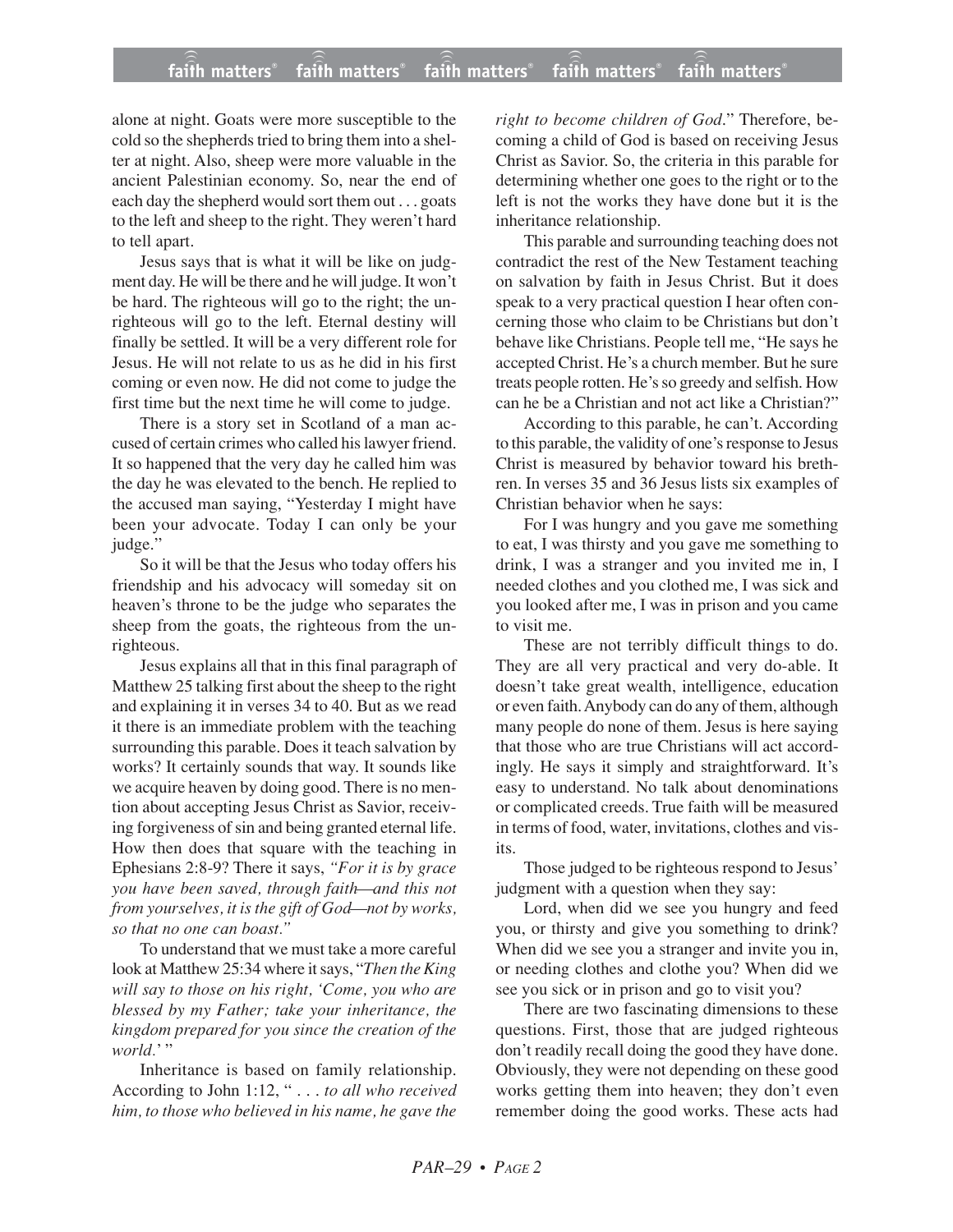## **faith matters® faith matters® faith matters® faith matters® faith matters®** ))) ))) faith matters® faith matters<sup>®</sup> faith matters

just naturally flowed out of them as Christians.

Another interesting dimension is that these who are judged righteous do not understand how they had done these things to Jesus. They hadn't given Jesus a hamburger, a Coke or a sweater. They hadn't invited him into their homes for an evening or visited him in jail or the hospital. They hadn't physically seen Jesus at all! How had they done these things?

It is then that Jesus renders an extraordinary teaching! He says in verse 40, "*I tell you the truth, whatever you did for one of the least of these brothers of mine, you did for me*." So Jesus says that he counts treatment of other people as treatment of himself. This is then the basis of judging true Christianity. So if we see someone with needs and act to help them then Jesus says, "Of course that person is a Christian. You can tell it by the way that person behaves!"

Now we come back to this and say, "Wait a minute! Who are Jesus' brothers that he is referring to here?" In the broadest sense they are any other Christians. So, treatment of other Christians is considered as treatment of Jesus. But in a narrower sense, it is those disciples who proclaim the gospel—specifically apostles, evangelists, preachers and missionaries.

Let's look at Jesus' words in Matthew 10:40- 42 to help us understand Matthew 25:40:

> "He who receives you receives me, and he who receives me receives the one who sent me. Anyone who receives a prophet because he is a prophet will receive a prophet's reward, and anyone who receives a righteous man because he is a righteous man will receive a righteous man's reward. And if any-

one gives even a cup of cold water to one of these little ones because he is my disciple, I tell you the truth, he will not lose his reward."

Let's try to summarize and simplify all of this. Jesus will judge. His judgment will settle our eternal destiny. Those called "sheep" are the ones who inherit the kingdom. They inherit it by accepting Jesus as Savior and then behaving accordingly. That behavior is measured by how we treat other Christians, especially those who give us the gospel.

A great example of all that Jesus is talking about here is in Acts 16. Paul and Silas are in the city of Philippi where they are arrested, beaten and imprisoned. They tell their guard to "*Believe in the Lord Jesus, and you will be saved*." He believes, is baptized and in Acts 16:34 we read, "*The jailer brought them into his house and set a meal before them; he was filled with joy because he had come to believe in God—he and his whole family*."

When that jailer stands before Jesus on the judgment day Jesus will say to him, "You are in. Take a right." The jailer will ask why. Jesus will say, "You took me into your house and gave me dinner." The jailer won't remember and will ask for an explanation. Jesus will say, "When you took care of Paul and Silas you were taking care of me."

Because judgment is based on our response to Jesus Christ, what goes for the sheep goes for the goats. Only those sent to the left are doomed because of their lack of relationship to God through Jesus Christ. So there is that sad 41st verse where Jesus says, *"Depart from me, you who are cursed, into the eternal fire prepared for the devil and his angels."* The reason they are so judged is because of their lack of an inheritance. There is no inheritance because there is no relationship with Jesus Christ.

The Bible clearly teaches that faith and works go hand-in-hand. We read in Romans 2:13, "*For it is not those who hear the law who are righteous in God's sight, but it is those who obey the law who will be declared righteous*." You have to become a Christian through faith in Jesus, but you also have to behave like the Christian you have become!

You must have a heartbeat to be alive. But if

*Jesus says that he counts treatment of other people as treatment of himself.*

your heart won't beat, your only hope is surgery to fix it. So, the surgery saves you. But the proof of successful surgery is for your heart to beat after the surgery is over. And so

it is with salvation. If you can't do it yourself the only way is through faith in Christ. But that faith has to beat or you are dead.

So then, how can Jesus tell if someone really has faith in him as Savior or not? By the response of that person to Christ—and that response is mea-